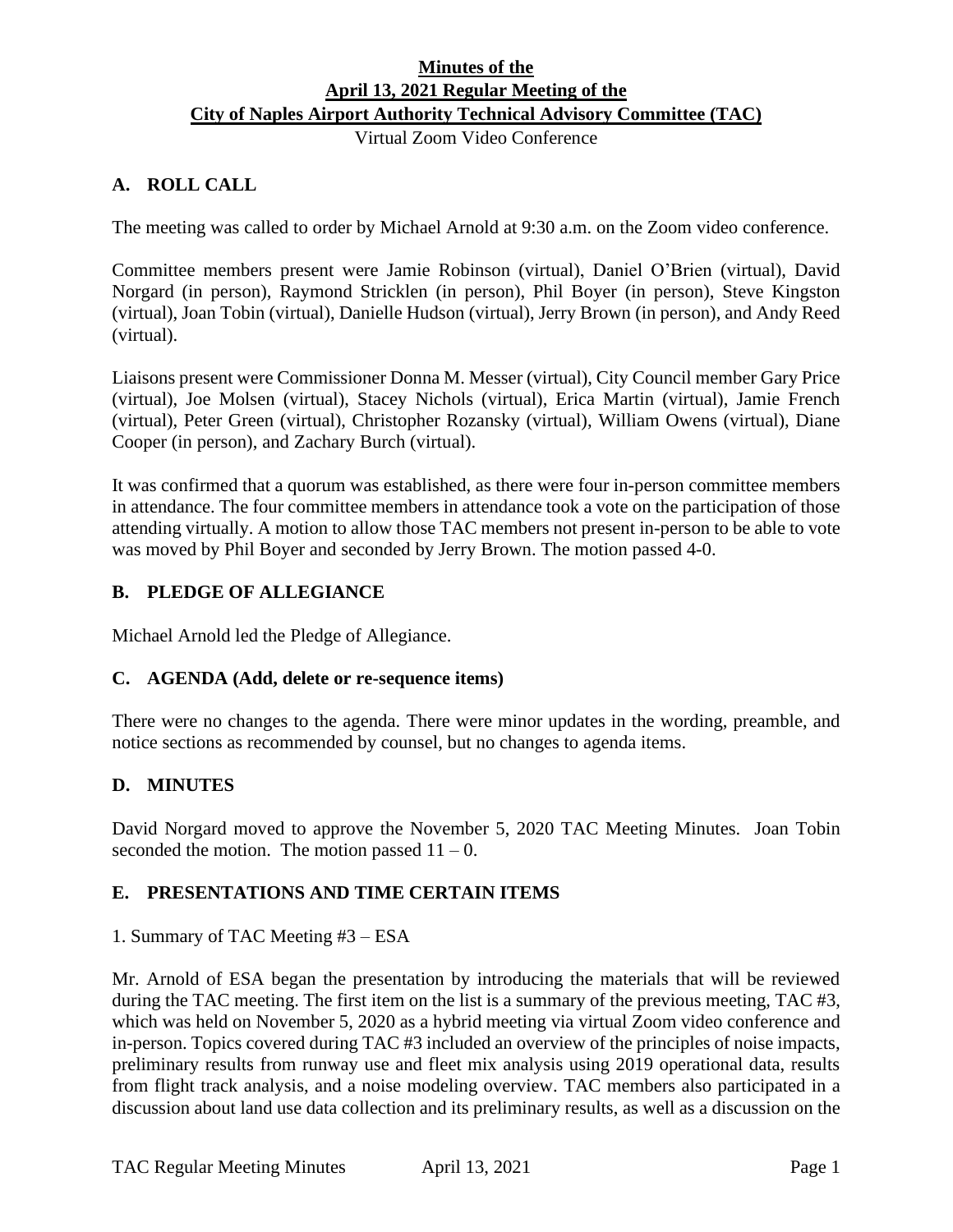aircraft activity forecast from October 10, 2020. Mr. Arnold noted that coming out of TAC #3, there were results pending for baseline runway utilization, baseline fleet mix, the activity forecast, and baseline land use. TAC Meeting #3 was closed with updates on the project schedule and anticipated dates for the next TAC meeting.

### 2. Amended Aircraft Activity Forecast – ESA

Mr. Arnold introduced the Amended Aircraft Activity Forecast and noted that the forecast developed as a part of the Master Plan and approved by the FAA in May of 2018 was no longer considered appropriate for use in the Part 150 Study. ESA submitted the initial forecast for the Part 150 to the FAA on October 10, 2020. The forecast was later amended on January 22, 2021 to reflect actual jet activity experienced at Naples Airport for the Calendar Year 2020. This amended forecast was recently approved for use in the Part 150 Study by FAA.

Mr. Stricklen asked Mr. Arnold if he could explain why the non-jet segment shows growth of 6% from 2020 to 2021 while jets show 2.5% growth. He also asked what factors are behind this difference in projections. Michael Arnold responded that the 2.5% jet activity forecast was determined by looking at the historic growth of Naples Airport, along with national trends. Mr. Arnold also noted that the total number of operations in the amended forecast did not change from the October 2020 forecast. The only change in the amended forecast was the total share of jets in operation at the Airport between 2021 and 2026.

Ms. Tobin asked if the number of jet operations will remain high as a result of COVID-19. Mr. Arnold noted that these operations were up as a result of COVID-19 due to a shift in travel patterns from commercial to private aircraft. Mr. Arnold noted that a segment of this trend could continue at Naples Airport. However, at some point, private travel may drop off as passengers return to commercial air travel, though an increase in business and corporate travel will likely offset these changes.

Mr. Reed asked if these findings are based on a fleet mix that is currently in operation and allowable. Mr. Arnold confirmed this is correct. Mr. Arnold also added that the Study Team's findings are based on the actual total share of jet operations and total fleet mix operating at Naples Airport.

- 3. Baseline Operational Analysis ESA
	- I. Runway Use Mr. Arnold noted that runway use is a key item, as it is one of the factors that determines how noise exposure is reflected over the surrounding community. The study team reviewed all operational activity for 2020 to determine current runway use. He also noted that the study team observed use of Runway 5-23.

Mr. Arnold mentioned that earlier in the meeting, Mr. Stricklen had a question about the additional analysis related to runway use. Mr. Arnold stated that the study team has analyzed the runway use patterns at the Airport, as well as what might influence runway use. Mr. Arnold indicated potential plans to perform a survey of pilots to get more information on what is driving runway use decisions. Mr. Arnold also mentioned that more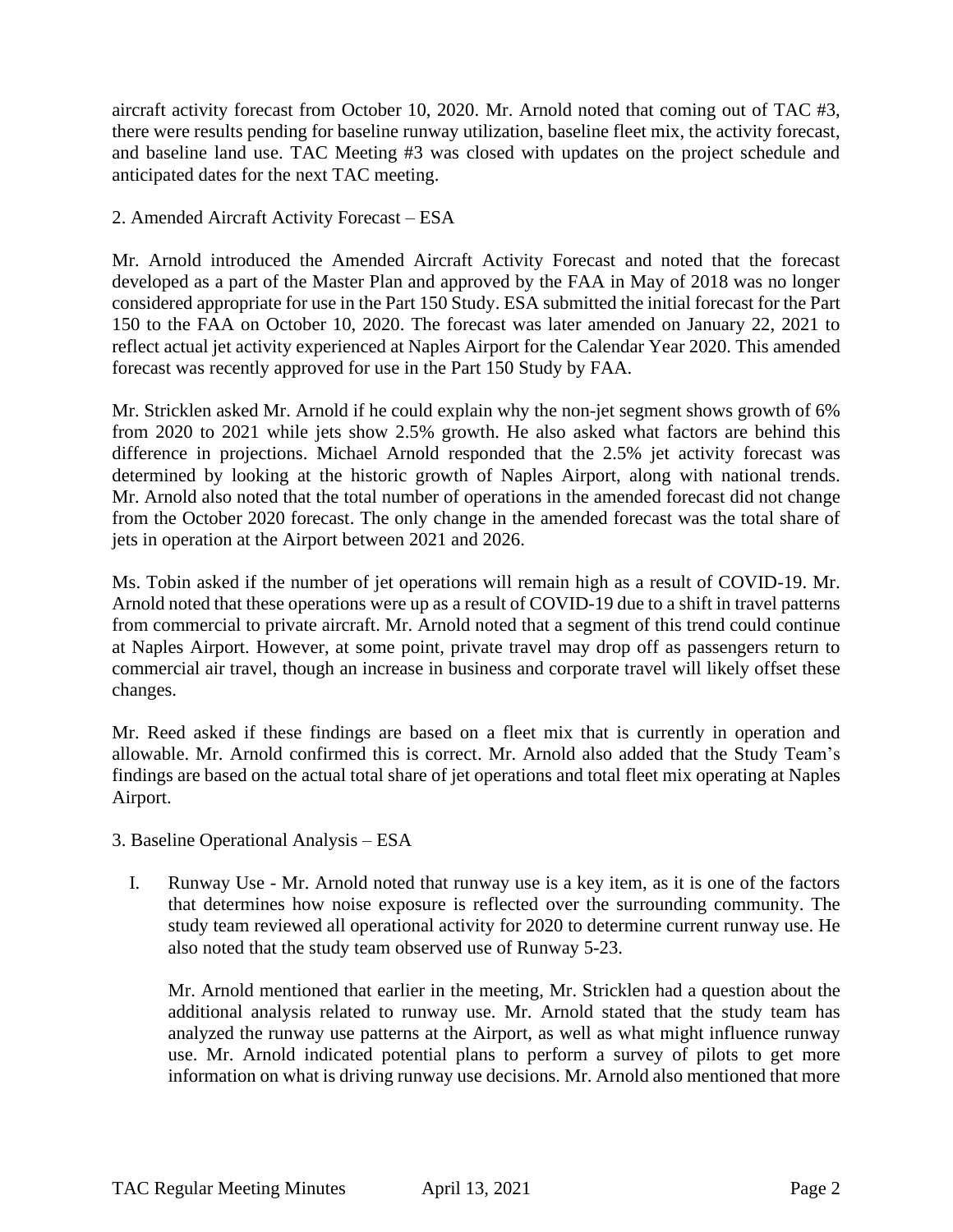detailed analysis of what is driving runway use will be performed in the next phase of the study, the Noise Compatibility Program (NCP).

Mr. Price had a question regarding fixed wing aircraft and runway use. He stated that he understood from the previous slides that the percentages of the operations include jet traffic, but wondered if runway use can be further broken down into jets and would the runway use numbers change. Mr. Arnold acknowledged that there are slight changes looking into runway use by aircraft type, but overall those numbers are very similar to the numbers included in the presentation. The study team included more detailed information in the Draft Noise Exposure Map Report but is keeping the discussion high level for this meeting.

Ms. Robinson asked if there has been consideration for improving and expanding the use of Runway 14-32. Mr. Arnold noted that the runway is more suited to the smaller aircraft fleet and stated that the Airport had looked into improving the runway in the past but ran into challenges. He stated that this topic will likely come up again during the NCP phase of the Part 150 Study when the study team looks into how a shift in runway use could affect noise exposure surrounding the Airport. Ms. Robinson responded that she would like further investigation into this as it may help disperse traffic. Mr. Rozansky responded that there was an engineering analysis in 2016 and it was found that it would cost \$10-11 Million to gain 400 to 500 feet of runway due to environmental impacts, so it was decided that it wasn't worth pursuing. He noted that this should be a part of the NCP phase of the Part 150 Study. Mr. Rozansky added that while every aircraft can use the runway, many aircraft will prefer the runway that is less susceptible to the wind. He noted that a change in runway use would be further investigated in the NCP phase of the Part 150 Study.

II. Fleet Mix – Mr. Arnold provided an overview of the Airport's fleet mix, which has been updated with the 2020 data. The study team noted that there were fewer wide-cabin class aircraft and more of the smaller-cabin class aircraft. He noted that smaller aircraft are not always quieter. He stated that 67 Aviation Environmental Design Tool (AEDT) noise profile classifications were analyzed and included in the model based on the 2020 data. Mr. Arnold noted that there was a shift to the "light" category of aircraft in the 2021 jet assumptions. He stated that approximately 86% of aircraft operating at the Airport could potentially meet Stage 4 noise certification levels and 13% could meet the Stage 5 classification.

Ms. Robinson noted that during the last meeting she had requested a correlation with the stage of aircraft. Mr. Arnold responded that the study team has this information for 2019, but the noise stage information for the fleet shift that took place between 2019 and 2020 has not been determined. Ms. Robinson requested that this be done.

Mr. Stricklen asked what the percentage of jet operations are certified to Stage 3 as opposed to Stage 4 noise certification. Mr. Arnold responded that he does not have these numbers at the moment but believes the majority of aircraft operating at the Airport are certified under Stage 3. Mr. Stricklen asked if this analysis of Stage 3 aircraft could be sent out to the TAC. Mr. Arnold confirmed this information was presented at the Noise Compatibility Committee (NCC) meeting in January 2021 and can viewed from that meeting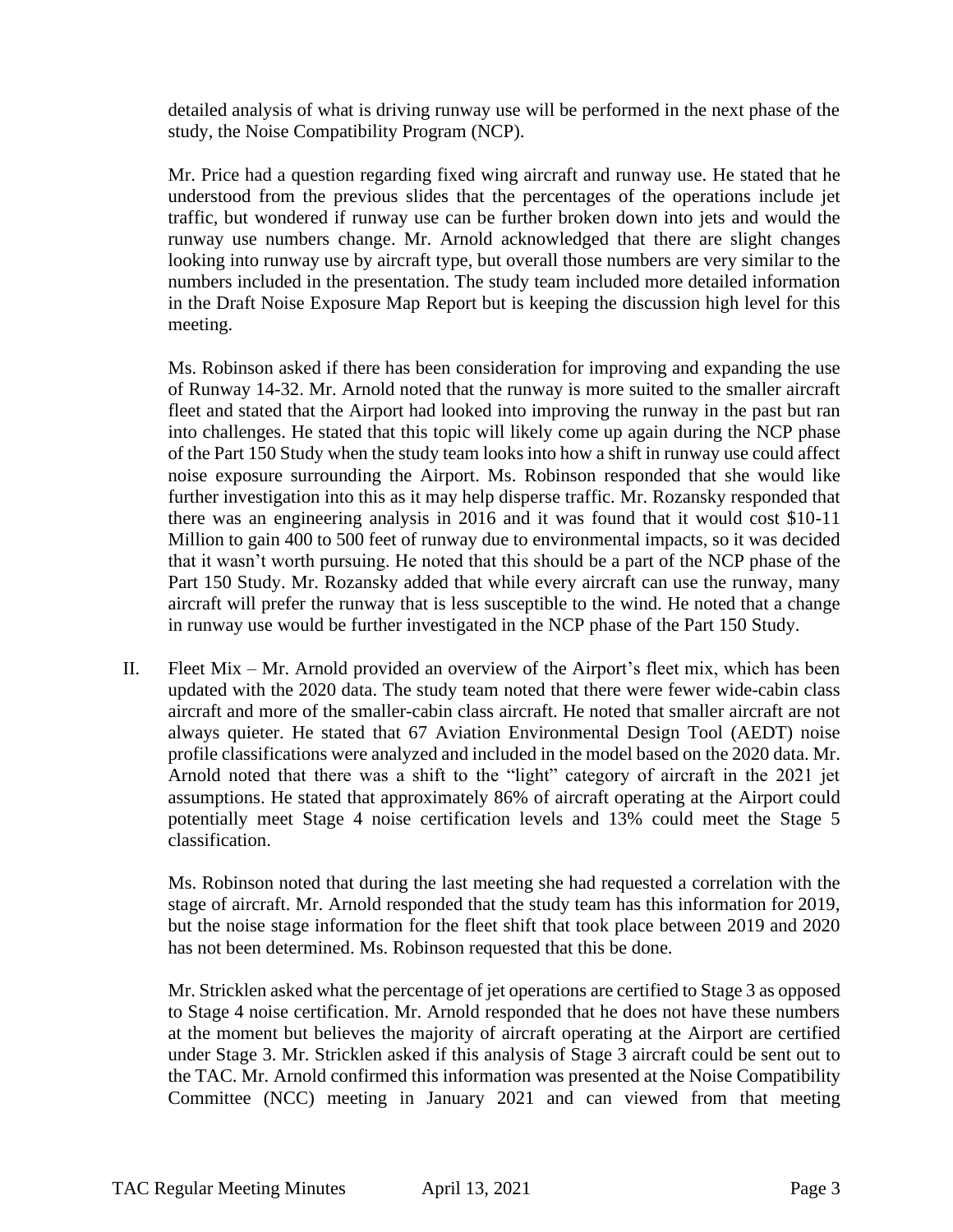presentation. Mr. Stricklen asked if a majority of the Naples fleet is meeting a 40-year-old noise standard. Mr. Arnold responded that Stage 4 certification was released in the early 2000s and wasn't required in the U.S. for smaller jet aircraft until 2017 or so; Stage 5 was not required until the past year. Mr. Rozansky noted that upwards of 86% of the current fleet would meet Stage 4 or 5 standards, and this would mean that approximately 14% would meet Stage 3 only. Mr. Arnold confirmed that this is correct.

III. Stage Length – Mr. Arnold reviewed 2020 departure stage lengths for the Naples Airport. He noted that the stage length impacts the gross takeoff weight assigned to each aircraft type used in noise modeling. He also noted that there is a correlation between aircraft weight and its noise signature. Mr. Arnold clarified that most general aviation aircraft default to a stage length of one in the noise modeling program even though they are traveling more than 500 nautical miles. This means they are modeled at maximum takeoff weight regardless of distance flown.

Mr. Arnold presented the modeled versus actual departure stage length recorded at Naples Airport in 2020. All distance data is represented in nautical miles. Approximately one third of jet aircraft are flying 0-500 miles, about half are flying 500-1,000 miles, and about 20% are flying 1,000 miles or more. For turboprop aircraft, about 60% are flying 0-500 miles, a third fly 500-1,000 miles, and a little over 6% are flying further. For piston aircraft, a majority of the aircraft are flying 0-500 miles with a few flying between 500-1,000 miles. He noted that typically, helicopters fly within 100-200 miles. In the table, Mr. Arnold pointed out how the noise modeling program typically assigns a default departure stage length of 1 despite general aviation aircraft flying further in real-world scenarios.

### 4. Baseline Land Use – ESA

Mr. Arnold summarized the land use data coordination efforts. The study team has coordinated with Collier County and the City of Naples Planning Department to develop the land use map used for the Part 150 Study. Mr. Arnold noted that the City of Naples and Collier County have adopted the 60 DNL contour as the threshold for noncompatible land use, which requires sound level reduction for construction within the contour. There are certain land uses that are considered noncompatible, such as residential areas. There are also some potentially compatible land uses that can be conditionally approved, such as transient lodging or hospitals, but they are required to incorporate sound level reduction. Mr. Arnold also noted that the study team has also been focusing on identifying mixed use developments, which include residential.

Mr. Stricklen asked at what point will there be a conversation about the overlay of population. Mr. Arnold responded that there are slides that go over population later in the presentation, with a population analysis of the areas around the Airport.

Mr. Price asked if the land use map can be overlaid with the aircraft activity density figure. He mentioned that it would be helpful to see how the departures impact land uses. The DNL 60 contours barely leave the Airport and do not cover the impact of noise that occurs. Mr. Arnold responded that the land use map can be overlaid with the heat maps presented later. Mr. Rozansky noted that this should not be limited to departures, and that arrivals should be included in that map overlay, as well.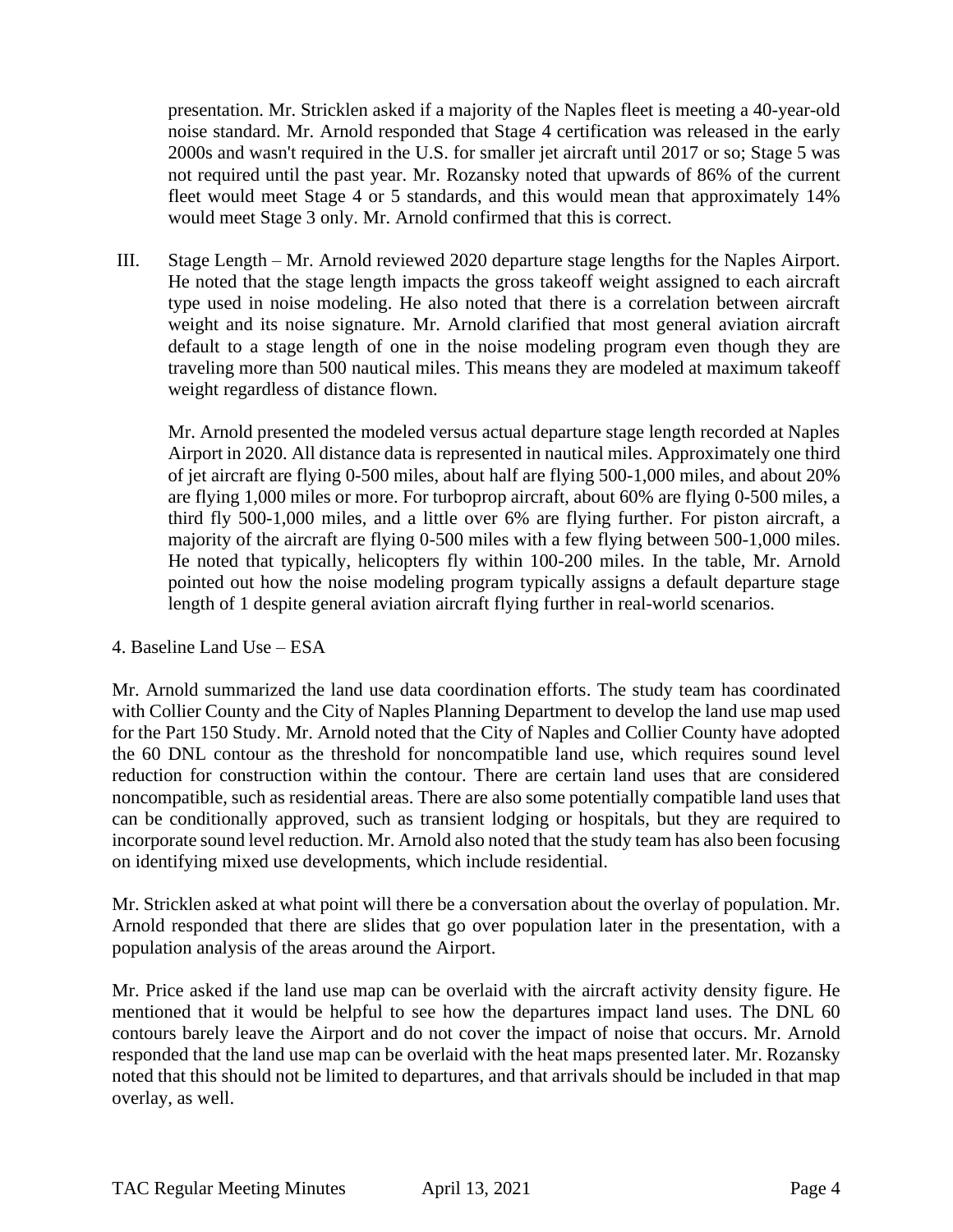### 5. Noise Modeling – ESA

Mr. Arnold gave an overview of noise modeling, including noise modeling inputs and the FAA's modeling program. The modeling is used to generate DNL contours, the day-night average sound level contours, that represent the annual average-day around the airport, which are then overlaid onto a land use map to identify noncompatible land uses. The FAA utilizes a threshold of 65 DNL and higher for noncompatible land uses, whereas Collier County and the City of Naples have adapted a DNL of 60 for determining noncompatible land use. Mr. Arnold then reviewed historic noise exposure maps, which showed that a majority of contours did not extend past the industrial area to the northeast of the Airport and stayed fairly close over natural areas in the northwest. It also showed the contours stretching over some of the communities to the southeast and southwest. Mr. Arnold also mentioned that the noise contours have contracted over time as represented in the figure.

Mr. Arnold then reviewed an aerial map that depicts the 2021 draft Noise Exposure Map (NEM). The aerial illustrates noise exposure by showing DNL 60, 65, 70, and 75 contours. Mr. Arnold also presented an aerial map of DNL 55, 60, 65, 70, and 75 contours. He emphasized that DNL 55 has not been adopted by Collier County or the City of Naples for land use purposes—the presentation of the DNL 55 was for informational purposes only. He noted that the DNL 55 represents 10 percent of the total sound exposure that the FAA considers significant, but that it was a good indicator of those areas exposed to occurrences of higher levels of noise exposure. Mr. Arnold also presented the DNL 60 noise contours by comparing the 2017 Master Plan and 2021 NEM contours to show their differences. He mentioned that certain noisier aircraft have decreased by 75% since the 2017 Master Plan contours were developed. This is a result of older aircraft being retired and newer aircraft types being quieter. It may also be a result of the retirement of certain aircraft as a result of the January 1<sup>st</sup>, 2020, Automatic Dependent Surveillance-Broadcast (ADS-B) equipment mandate. In addition, Runway 14-32 use has decreased and the 2021 contours reflect this change. He also mentioned that the noise modeling program has been updated since the 2017 Master Plan. In the updated version of the modeling program, different aircraft noise profiles assignments are included that were not originally included in the version used in the 2017 Master Plan study. Many of these profiles represent the newer, quieter aircraft in the fleet, which were previously classified with older, noisier aircraft. The study team has also done an exhaustive evaluation of flight tracks and other factors which likely resulted in the difference between the two contours.

Mr. Arnold then reviewed the 2021 noise exposure map with the DNL 60, 65, 70, and 75 contours over land uses. Mr. Stricklen asked if arrivals or departures are driving noise exposure at Runway 5. Michael Arnold responded that the noise for these contours is primarily being driven by arrivals. He noted arriving aircraft operate in much narrower corridors and lower altitudes, making arrivals less dispersed and resulting in arrival noise having a more significant effect than departure noise. He also noted that departure noise is somewhat more dispersed because it is not on a fixed path like the arrivals. Mr. Stricklen stated that there are residents that can stand at 3<sup>rd</sup> Street and 7<sup>th</sup> Avenue and a noise app on their phone records noise at 75 dB while an aircraft is departing, which is well over what is shown in the presentation. Mr. Arnold noted that individual readings like this can occur, but FAA regulations require that the study evaluates the cumulative aircraft noise across a broader area and using a time-weighted average, or DNL. He reiterated that the study team is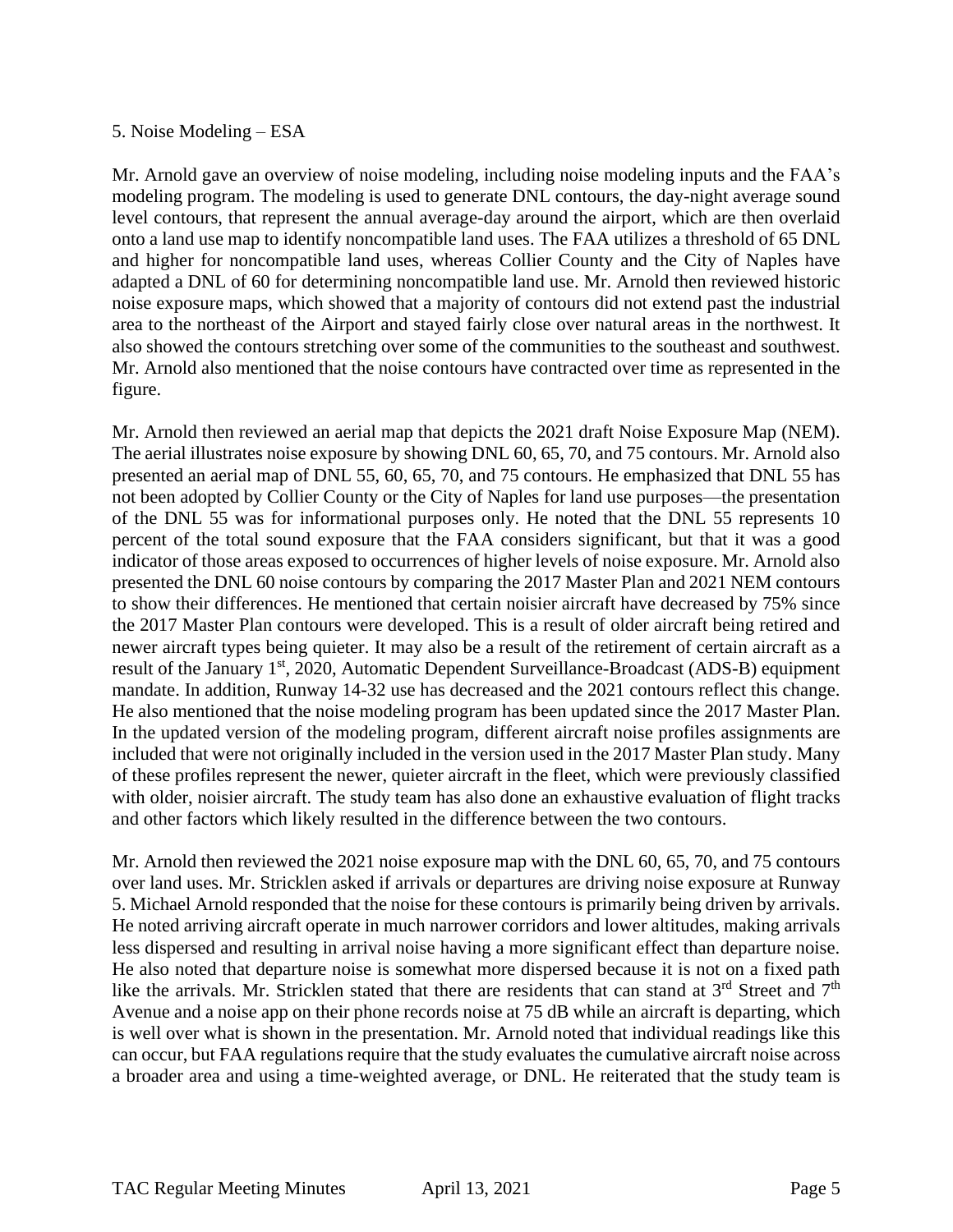looking at an annual average day noise exposure contour, which cannot be measured with individual noise readings.

Mr. Stricklen asked if Mr. Arnold could explain the difference between the reality of measuring noise and what the study team is presenting. Mr. Arnold responded that there are two different ways to measure noise: modeling and monitoring. He mentioned that the study team is modeling noise exposure for the average annual day and that the DNL metric calculates noise exposure over a broad area. He affirmed that there are aircraft operations that may result in a noise reading of 65 or 75 decibels, but they are contributors to the overall noise exposure. This is the challenge of using the DNL metric—it does not reflect an individual aircraft flight, rather the average of all noise over an average full day on the basis of annual aircraft operations. The average annual day is also difficult to use for Naples because it does not adequately represent the seasonal fluctuations of aircraft operations that Naples receives. However, from a Part 150 Study standpoint, we are required to use DNL regardless of its shortcomings.

Mr. Boyer thanked Mr. Arnold for the explanation. He noted that the Cambier Park off 5<sup>th</sup> Avenue South gets extremely high noise levels that affect people during the day and wondered what the map would look like if departures were incorporated. Mr. Arnold clarified that both arrivals and departures are included in the 2021 Draft Noise Exposure Map shown. Mr. Boyer stated that often speakers need to stop talking in the area, even with a good PA system. Mr. Arnold confirmed that noise levels above 65 decibels can disrupt speech between two individuals. Mr. Stricklen noted that this can happen every 3-5 minutes.

Mr. Norgard asked if there is a movement by the City to reduce the DNL 60 to 55. If so, has the Study Team modeled the impact that this would have on the airport's operations. Mr. Arnold stated that the study team looked at what DNL 55 would be, based on the existing assumptions in the model. Some airports, such as Fort Myers and Orlando, have adopted the DNL 55 contour for notification and disclosure purposes. Therefore, if someone buys a home within the contour, the buyers must sign an acknowledgement disclosure. Mr. Norgard asked if the City of Naples or Collier County is seriously considering changing the regulation to DNL 55. Mr. Arnold stated that he cannot speak to that but noted that the fact that they adopted the DNL 60 puts them among the more progressive jurisdictions in the country.

Ms. Tobin noted that on  $3<sup>rd</sup>$  Street, only occasionally do flights come over and one may occasionally need to stop talking but it does not happen too often. There is a balance between the noise which happens on occasion and the benefit that comes from having the airport. She also noted that in her experience, this will happen in any city in one way or another. Ms. Tobin questioned whether expanding the area in order to lower the decibel level would be beneficial or not.

Mr. Price stated that looking at different DNL contours doesn't really address the concerns of the residents because it is addressing noise over a 24-hour period, which is not the problem. He noted that the conversation about noise should include the frequency of noise and the location of land uses over time. There is more to the situation than expanding the contour to DNL 55. Mr. Rozansky noted that this is a great point and stated that there will be more discussion on this in the second half of the Part 150 Study. The discussion about DNL 60 versus 55 is more of a restriction on land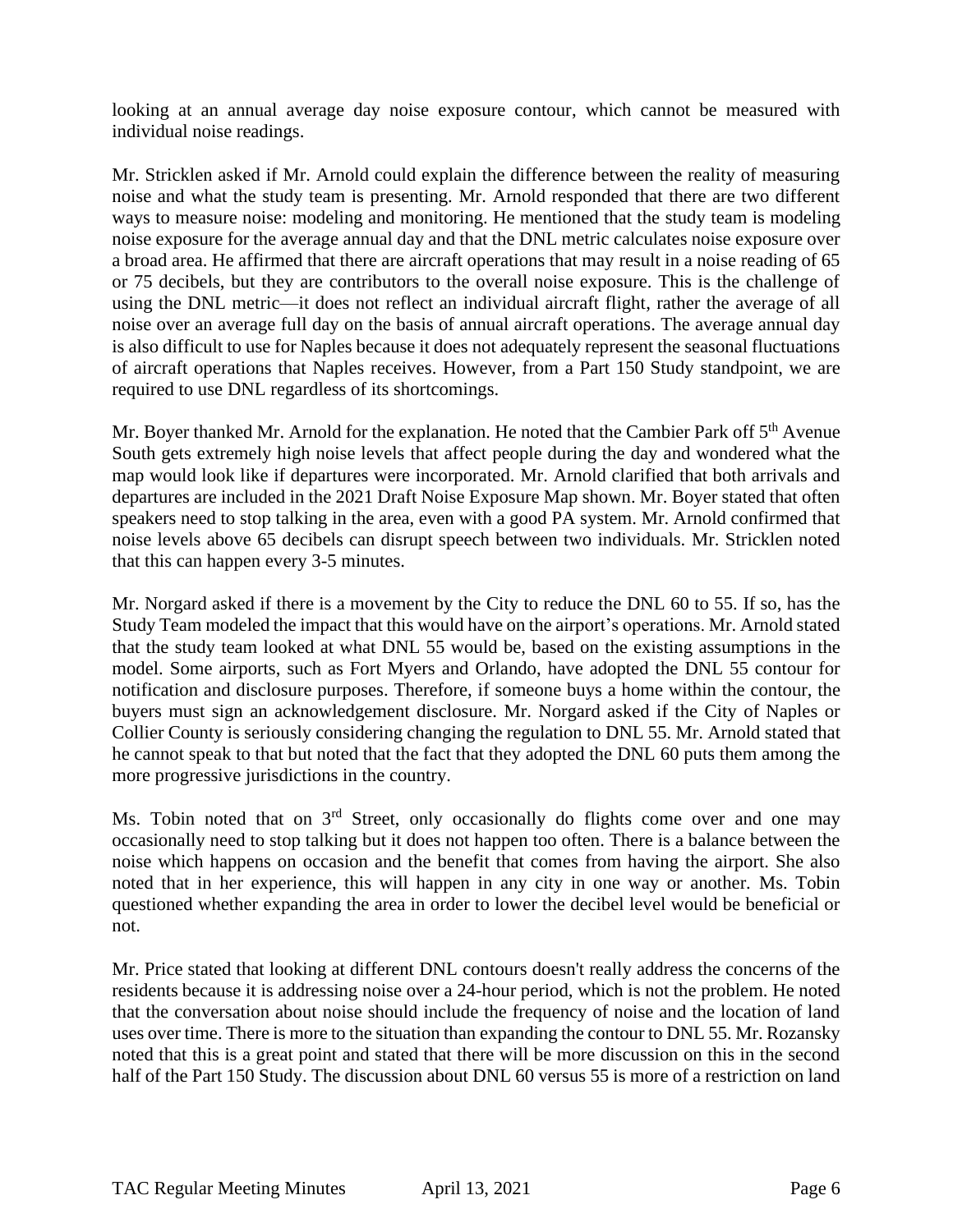uses around the airport than a restriction on the airport itself. Changing to DNL 55 may increase eligibility for sound proofing, but it does not mean a change in operations at the airport.

Mr. Arnold reviewed fleet mix adjustments that have been projected for 2026 in comparison to 2021, which illustrates a return to more corporate activity and a reduction in private travel. He noted that these projections are based on trends and are not definitive. He reviewed the noise contours in the 2021 Existing Conditions and 2026 Future Conditions. There is a slight increase in noise to the southwest and northeast, as well as changes at the ends of Runway 14-32. However, these changes in the contours are relatively minor.

Mr. Stricklen asked if the 2026 forecast significantly changes the proportion of aircraft certified to Stage 3 noise classification. He noted that the 2026 contours suggest that aircraft are noisier. Mr. Arnold responded that the 2026 DNL 60 noise contour is a reflection of the change in fleet and where the fleet is predicted to go in the future. Mr. Arnold stated that it is not an easy process to look at the noise certification of each individual aircraft in operation at Naples Airport. Most are meeting Stage 4 or higher. It's likely that at least 86% are meeting Stage 4, but the study team has not yet looked at what this could be for 2026. The study team plans to look further into the noise stage certification of the aircraft in operation at the Naples Airport during the NCP phase of the Part 150 Study to determine which ones are the noisiest. This would help to better understand which aircraft are the ones driving noise contours. Ms. Ward also noted that the contour did not get bigger solely due to a fleet mix change, but that there are also an additional 7,000 aircraft operations projected with 4,800 of them being jet aircraft.

### **6. Noise Comment Analyses**

Ms. Ward reviewed the 2020 Noise Comments Summary. She stated that 363 comments had been received in 2020 which is an increase of 313% compared to 2019; however, one third of the 2020 comments were from one household. February was the month with most comments; Sunday was the day most comments were made; and 6AM was the hour most comments were reported. Ms. Ward mentioned that the Part 150 Study Open Houses were advertised and held in February 2020, which most likely resulted in more comments in that month. She also mentioned that 104 households commented in 2020, with an average of 3.5 comments being made per household and a median of 1 comment per household. She also noted that three households represent 30% of the total comments received between 2012 and 2020. Old Naples submitted the most comments in 2020, making up 55% of the total.

Mr. Reed asked if operations by Mosquito Control or Collier Sheriff's Aviation operations are included in these numbers. Ms. Ward confirmed that any comments on these operations would be included in the comment analysis but the operations themselves are not included when the airport reports on nighttime curfew non-compliance.

Ms. Hudson asked what the total number of comments would be if the multiple comments made by individual households were removed. Ms. Ward stated that in 2020 there were 363 comments, with one resident submitting a third of those comments. She stated that removing these comments would make the total approximately 250 comments.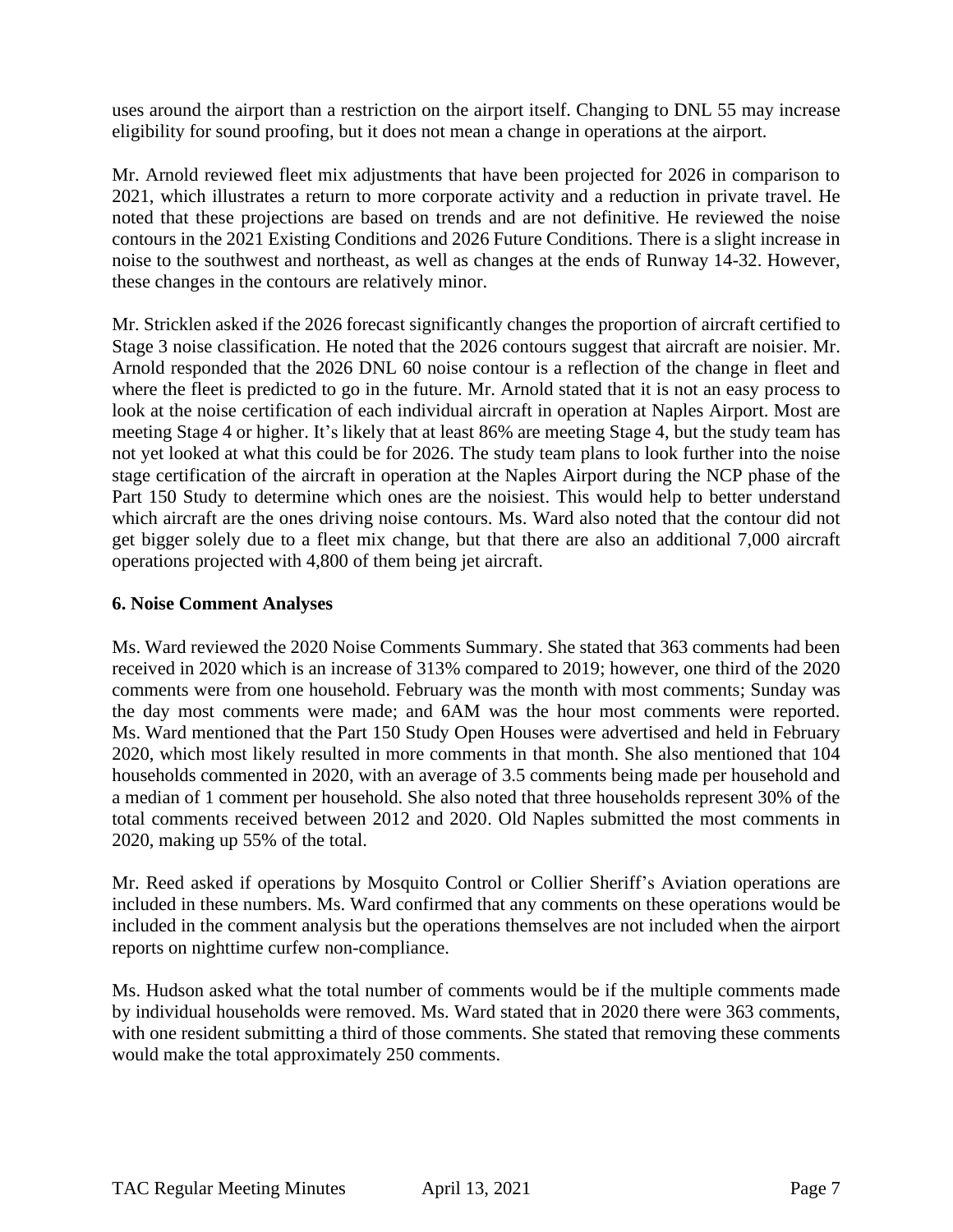# **7. Supplemental Analyses**

Mr. Arnold reviewed the supplemental analyses section. Mr. Arnold mentioned that the study team plans to perform a population analysis to better understand population in areas around the airport. He asked the TAC for their input on what else should be considered when working on a more detailed population investigation.

Mr. Stricklen asked Mr. Arnold to provide information on how much traffic is above and below 1,000 feet, particularly on departures. Mr. Arnold confirmed that there has been some profile analysis done related to departures and the study team could look into this further.

Mr. O'Brien noted that there is a "Moorings Grand Lake" expansion that is rapidly adding people to an area northeast of the airport. Mr. Rozansky stated that they have met with this community to discuss the Part 150 Study and how to get involved.

Mr. Price noted that it would make sense to incorporate a four-mile ring, as it is a bigger area. He also agreed with Mr. Stricklen that altitudes must be considered, as well as arrivals and departures, because these factors impact what people southwest of the airport experience in noise exposure.

Ms. Hudson noted that in 2020, the circumstances have led people to spend more time in their homes. This would result in them hearing more of the overflight traffic which may have been avoided if they were spending time in different locations. She stated that this is important to take into consideration going forth in the study. Mr. Arnold noted that this is a great observation.

Mr. Rozansky added that Mr. Stricklen's request to look at the population being exposed to aircraft overflight at less than 1,000 feet is a good idea. He said it does not need to be limited to arrivals but can also include departures. Mr. Rozansky stated that there is a local land use planning and forecasting firm that has been used by Collier County that is beginning to do some work for the City of Naples. This firm has a lot of detailed parcel data and can work with the study team on the additional population analysis. Mr. Rozansky also mentioned that this firm has data on the locations for single and multifamily homes, and can determine the mixed-use residential population as well. Furthermore, he added that there is a possibility to parse out year-round and seasonal population estimates. Mr. Arnold confirmed the use of the forecasting firm for the population study. He also confirmed that the study team can look at the four-mile ring and add areas that are subject to aircraft typically flying below 1,000 feet.

Mr. Arnold gave an overview of other possible supplemental noise analyses, which includes a seasonal analysis to gain additional insights into variations in noise exposure at Naples Airport. He noted that due to COVID-19, it has been a challenge to decide what will be considered a seasonal contour. Mr. Arnold also reviewed supplemental noise metrics, which includes maximum A-weighted sound levels, sound exposure levels, equivalent noise levels, number above, and time above, measurements.

Mr. Boyer asked what seasonal metrics other airport locations have applied to their noise studies that Naples can make use of in this Part 150 Study. Mr. Arnold noted that 3 to 4 months usually constitutes a season. Mr. Boyer stated that last year had to be discarded due to COVID-19 and that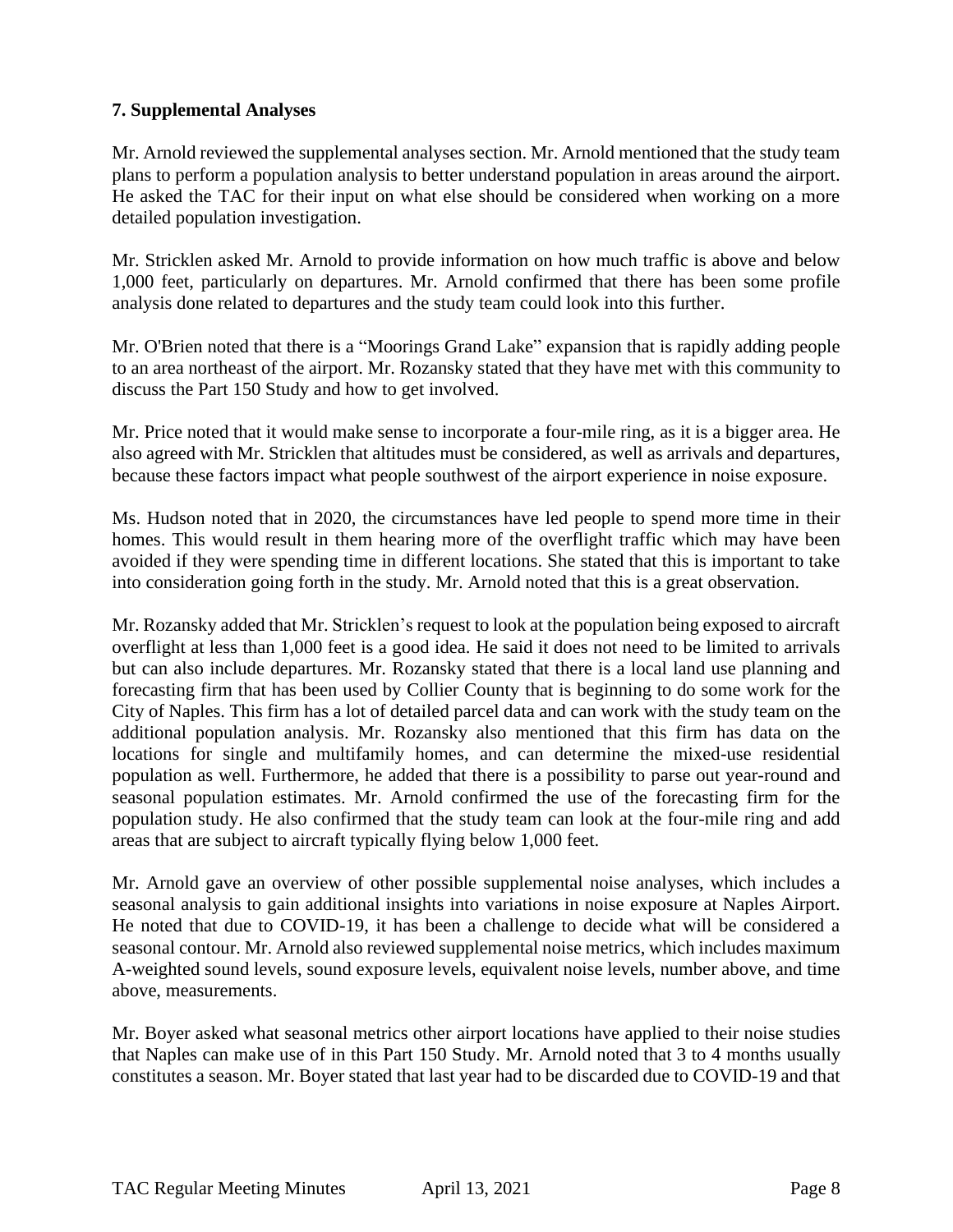this year's season is a little different, as well. He noted that looking at seasonal metrics would be helpful.

Mr. Stricklen asked what methodology is being used and if it would be more modeling. Mr. Arnold stated that it would be a similar approach in terms of modeling, but within a specific time period. It could be looking at the number of operations that occurred during a specific period and modeling them as if it were the average annual day or digging deeper into the actual runway use during a seasonal period. Mr. Stricklen stated that in 1997 there were sensors used to measure noise levels and that is how supplemental analyses were done. He followed up by asking if there has been any consideration of using sensors to find out the noise levels. Mr. Arnold responded that the deployment of noise monitors is difficult because it only captures the noise levels at that specific location, and it captures all ambient noise generated at that location. This means that all noise factors would contribute to the noise levels, not just the aviation-specific sound. Noise monitors also collect noise as a single event. Mr. Arnold mentioned that the noise monitors could be used, but those monitors would also have to be staffed and non-aircraft noise would have to be filtered out.

Mr. Rozansky noted that it would be helpful to give the supplemental analysis some context. The FAA will not consider any of this analysis and will only base their decision on the annual average day. To help address the concerns of community members, a seasonal contour could help the Naples Airport identify mitigation steps in the second half of the Part 150 Study. He also noted that we have a model with noise information provided by the actual aircraft manufacturer. Mr. Rozansky asked if the model has the ability to show a reduction in the nighttime curfew operations. Mr. Arnold confirmed that the number of nighttime events modeled can be reduced to better understand how it would influence the noise contours. Mr. Rozansky responded that since we have talked about working to decrease the voluntary nighttime activity, it would be beneficial to see what the noise exposure would look like if nighttime activity were reduced.

Mr. Rozansky also asked if it would be possible to model what a change in departure profiles would look like, such as eliminating the 2,000-foot hold. Mr. Arnold confirmed that this could be done but noted that the study team would have to treat this as a single event analysis. Mr. Stricklen noted that he has questions about the effectiveness of removing the 2,000-foot hold because it depends on pilot technique which is why there needs to be another method instead of modeling. Mr. Rozansky responded that it is challenging, as pilot's climb profiles often differ based on company policy rather than pilot technique.

Ms. Barnett noted that the presentation must move on in the interest of time.

# 8**. Recent Stakeholder Outreach- ESA**

Mr. Arnold gave an overview of stakeholder outreach that was conducted in 2020 and 2021, as well as the upcoming outreach schedule.

# **9. Next Steps**

Mr. Arnold reviewed the next steps, which include developing and preparing the Draft NEM Report in Spring 2021. The public will be given notice of the report and it will be available for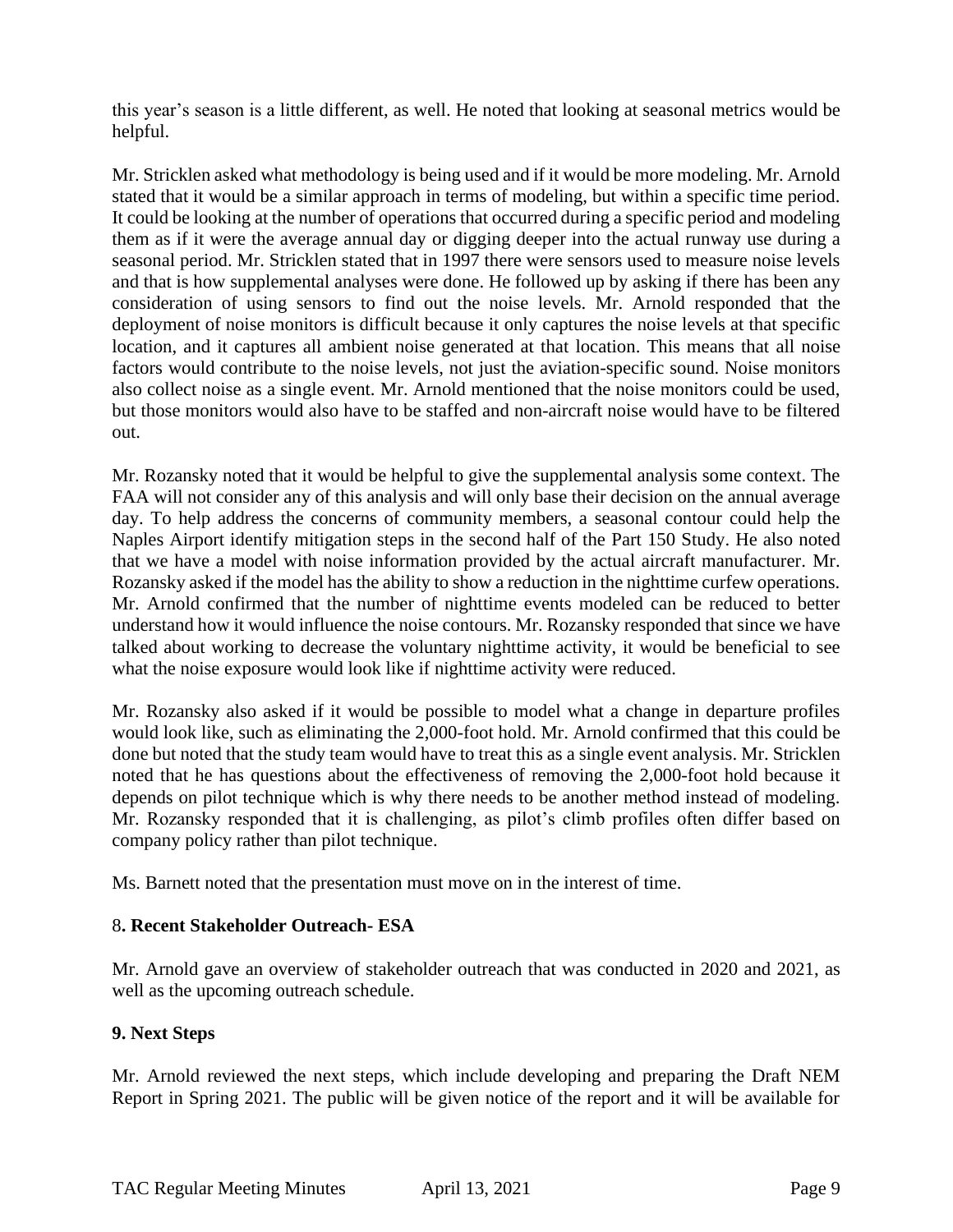download on the airport's website. Mr. Arnold noted that there will be in-person and virtual open houses that will allow the study team to discuss results and receive feedback from the community. The study team will also be accepting comments on the Draft NEM Report. The study team will respond to comments received on the Draft NEM Report in the Final NEM Report. The Final NEM Report will be complete in Summer 2021 and will go to the FAA for review and a determination of compliance with 14 CFR Part 150.

Mr. Reed requested the time certain location details for the upcoming meetings once they are finalized. Mr. Arnold noted that as of now, the dates are not confirmed. Mr. Reed clarified he just wanted to see the current calendar of scheduled events.

Ms. Tobin asked if the Study Team would like to meet with the 3<sup>rd</sup> Street Merchants Association. Mr. Burch confirmed they would be happy speak with the Association. Ms. Tobin noted that she can put him in touch with the people that will help to organize this meeting.

Mr. Rozansky asked Mr. Arnold if there is an estimated timeline for TAC #5. Mr. Arnold stated that it will likely take place late Summer 2021. Mr. Rozansky asked who could attend in-person if there were to be an August or September meeting. Mr. Reed and Ms. Robinson confirmed that they would both be available to come in-person for a late summer TAC meeting to ensure there is an in-person quorum.

# **F. PUBLIC COMMENTS**

Ms. Waxter thanked the study team and asked if there were any precedent for the FAA not applying the annualized DNL and instead looking at seasonality. Mr. Arnold stated that there is no precedent for this for the official noise maps. Mr. Green noted that this is due to federal regulations, which are straightforward and do not allow room for interpretation. Mr. Rozansky noted that the airport has provided the FAA with the opportunity to look at information other than the annual average but ultimately it is up to Congress and FAA regulations.

# **G. ACTION ITEMS**

- I. Ms. Robinson requested the comparison of aircraft fleet and noise stage.
- II. Ms. Robinson requested that the noise stage classification information be updated from 2019 to 2020 and shared.
- III. Mr. Stricklen requested the study team send the analysis of aircraft noise stage certification, which is in the NCC slides.
- IV. Mr. Price asked to overlay the heat maps with the land use map to see what is driving the noise contours.
- V. Mr. Stricklen requested an analysis of areas impacted by aircraft flying at less than 1,000 feet.
- VI. Mr. Reed requested meeting times, dates, and locations for all public outreach. The Study Team will coordinate with Mr. Burch.
- VII. Mr. Burch will coordinate with Joan Tobin to set up a meeting with the 3<sup>rd</sup> Street Merchant Association.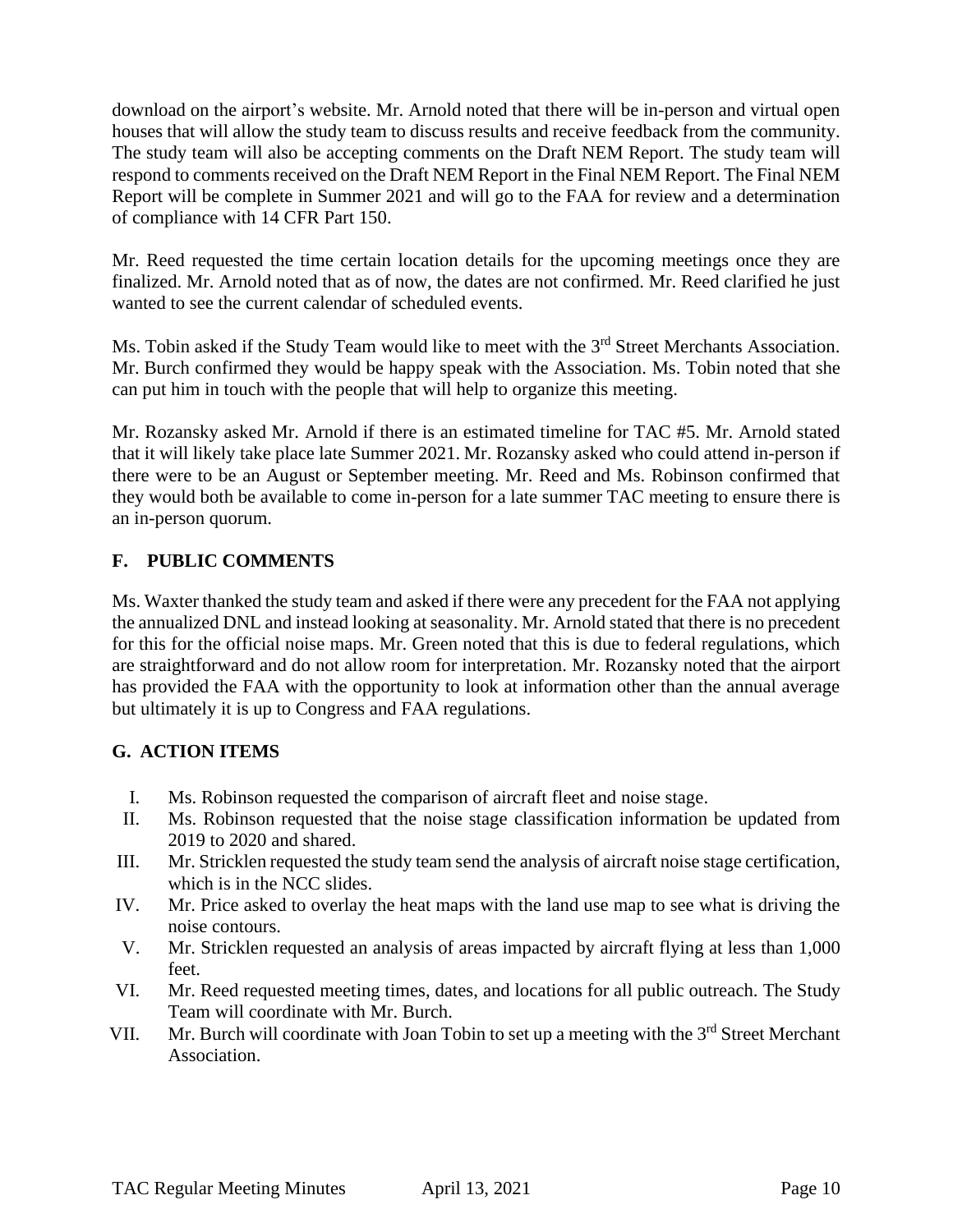# **H. OLD BUSINESS**

There was no old business at this time.

### **I. NEW BUSINESS**

There was no new business at this time.

### **J. PUBLIC COMMENTS**

There were no public comments.

# **K. CORRESPONDENCE/COMMITTEE MEMBER COMMENTS – COMMITTEE MEMBERS**

There were no additional TAC member comments.

### **L. ADJOURNMENT**

With no further business, the meeting adjourned at 12:24 p.m.

**NOTE:** Printed copies of all visual presentations and handouts are on file in the Executive Assistant's Office.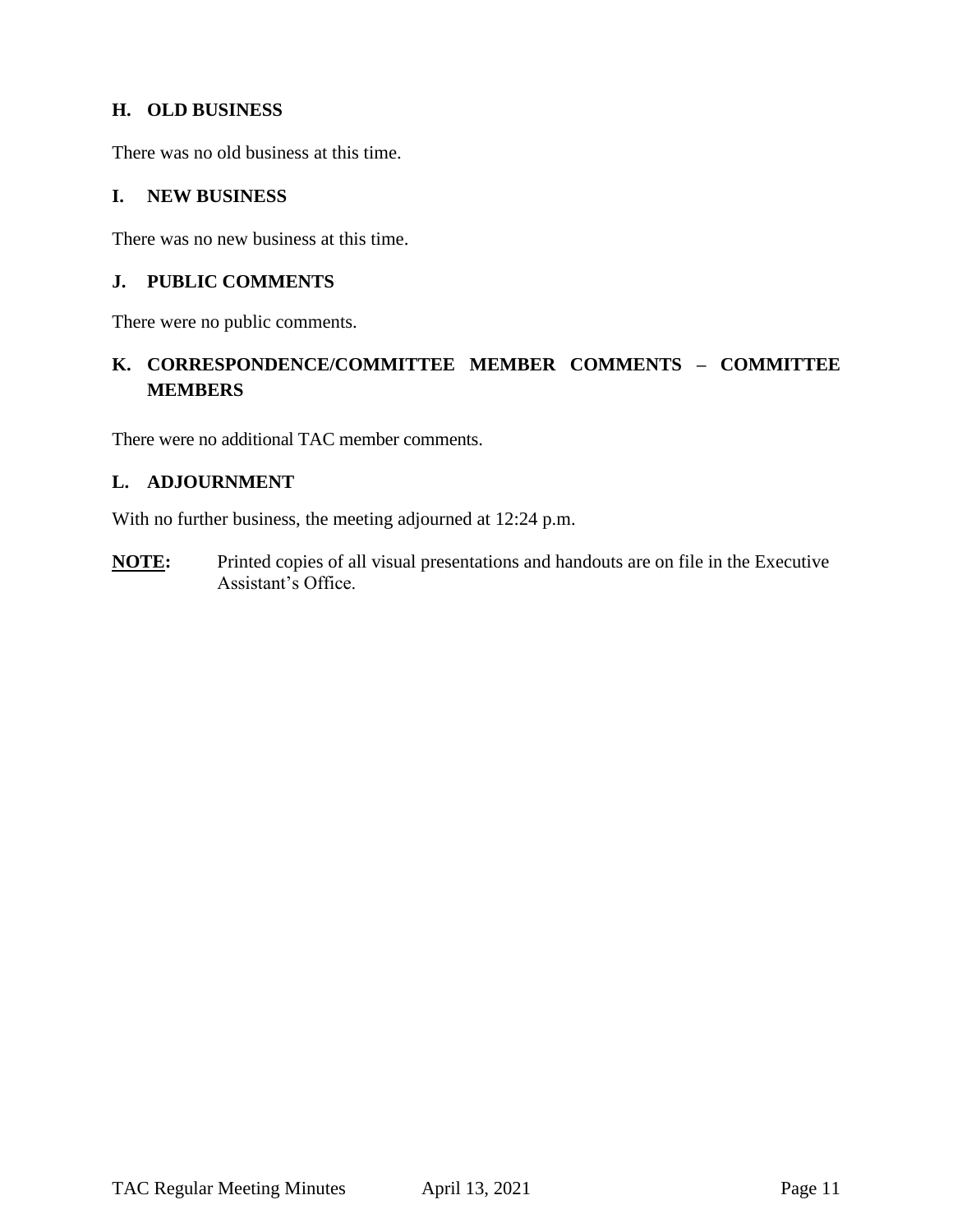# **CITY OF NAPLES AIRPORT AUTHORITY (NAA) Part 150 Noise Study Technical Advisory Committee (TAC) Notice of Regular Meeting**



# **FINAL AGENDA**

**Airport Office Building, 200 Aviation Drive North, Naples or By Registering via the Virtual Meeting Link Below**

> **Tuesday, April 13, 2021 9:30 a.m.**

**Please note:** *Because of the COVID-19 pandemic, the TAC meeting will be a hybrid meeting whereby the public is invited to participate in person or via Zoom. Members of the public may join the webinar by registering at the following link:* <http://bit.ly/APFTACMeeting4>

#### **Committee Members**

Bruce Barone – Fifth Avenue South Business Improvement District Representative Joan Tobin – Third Street South Business Improvement District Representative Phil Boyer – Piston Representative Jerry Brown – City at Large Representative Michael Dalby – Greater Naples Chamber Representative Danielle Hudson – Naples Area Board of Realtors Representative Steve Kingston – Jet Representative David Norgard – Southeast Representative Daniel O'Brien – Northwest Representative Andy Reed – County at Large Representative Jamie Robinson – Northeast Representative Raymond Stricklen– Southwest Representative

#### **Liaisons/Participants**

Commissioner Donna M. Messer – Naples Airport Authority Liaison City Councilor Gary Price – Noise Compatibility Committee Liaison Peter Green – Federal Aviation Administration Liaison Joe Molsen – TRACON/RSW Liaison Stacey Nichols – Naples Air Traffic Control Tower Liaison Erica Martin – City of Naples Planning Department Liaison Jamie French – Collier County Growth Management Division Liaison Christopher A. Rozansky – Executive Director William L. Owens, Esq. of Bond, Schoeneck & King, PLLC – Authority Counsel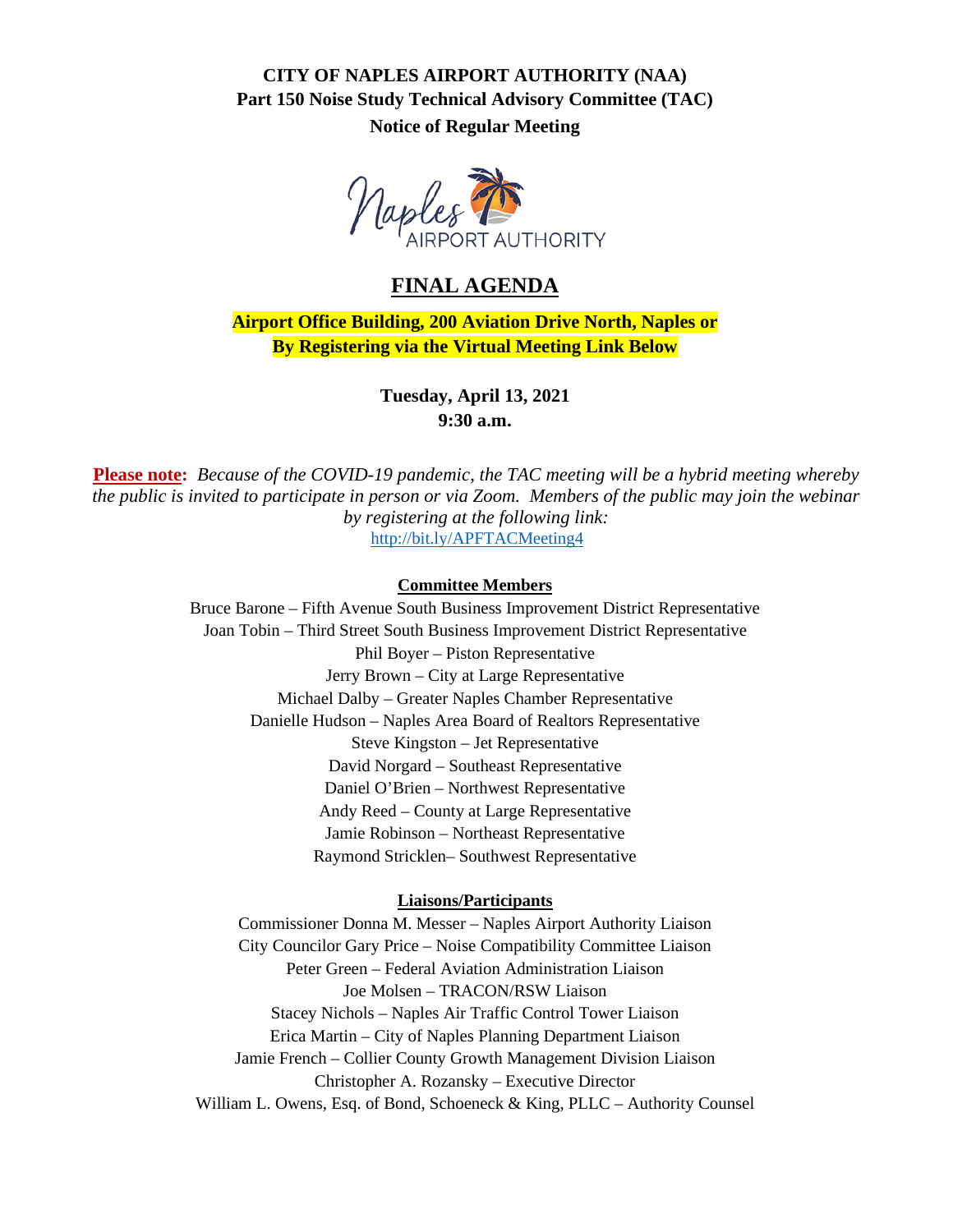Technical Advisory Committee Notice of Regular Meeting – Final Agenda April 13, 2021 Page 2

**Welcome.** If you are attending in person and wish to address the Technical Advisory Committee regarding an item listed on the Agenda, please complete a Speaker Registration form and hand it to the Executive Assistant prior to consideration of that item. If you are attending virtually, using the Zoom Meeting link provided above, please submit a Speaker Registration form and submit it to the moderator using the Raise Your Hand feature. We ask that speakers limit comments to 5 minutes and that large groups name a spokesperson whenever possible. All written, audio-visual, and other materials distributed to Committee members or staff during this meeting will become the property of NAA and will be a public record. Thank you for your interest and participation.

#### **NOTICE**

Formal action may be taken on any item listed on the Agenda below, or added to the Agenda before or during the meeting, or discussed during the meeting without being added to the Agenda. Also, the sequence of items may be changed as the meeting progresses. Any person who decides to appeal a recommendation made by the Technical Advisory Committee with respect to any matter considered at this meeting may do so at the next Regular City of Naples Airport Authority Board Meeting.

Any person with a disability requiring auxiliary aids or services in order to participate in this proceeding for online meetings may call the NAA Executive Assistant's Office at 643-0733, with requests at least two business days before the meeting.

Information on Action Items and other items which has been provided in advance of this meeting may be inspected at the office of the Executive Assistant, General Aviation Terminal Building, 2nd Floor, 160 Aviation Drive North. Minutes of this meeting will be prepared for Committee approval, usually at the next Regular Meeting.

Actions of this committee are subject to the Florida Sunshine Law. Two or more Airport Authority Commissioners may be in attendance. Florida Statute 286.011 states, "any gathering, whether formal or casual, of two or more members of the same Board or commission to discuss some matter on which foreseeable action will be taken by the public Board or Commission must be conducted in accordance with the Sunshine Law."

### A. **ROLL CALL – ENVIRONMENTAL SCIENCE ASSOCIATES (ESA)**

- 1. Determine Committee Quorum
	- a. In person attendance  $-25%$  or greater
	- b. Action required by majority of in-person members to allow virtual attendance
	- c. Committee Quorum Majority of appointed committee members

#### B. **PLEDGE OF ALLEGIANCE**

# C. **AGENDA (Add, delete or re-sequence items)**

#### D. **MINUTES**

1. Approval of November 5, 2020 Meeting Minutes